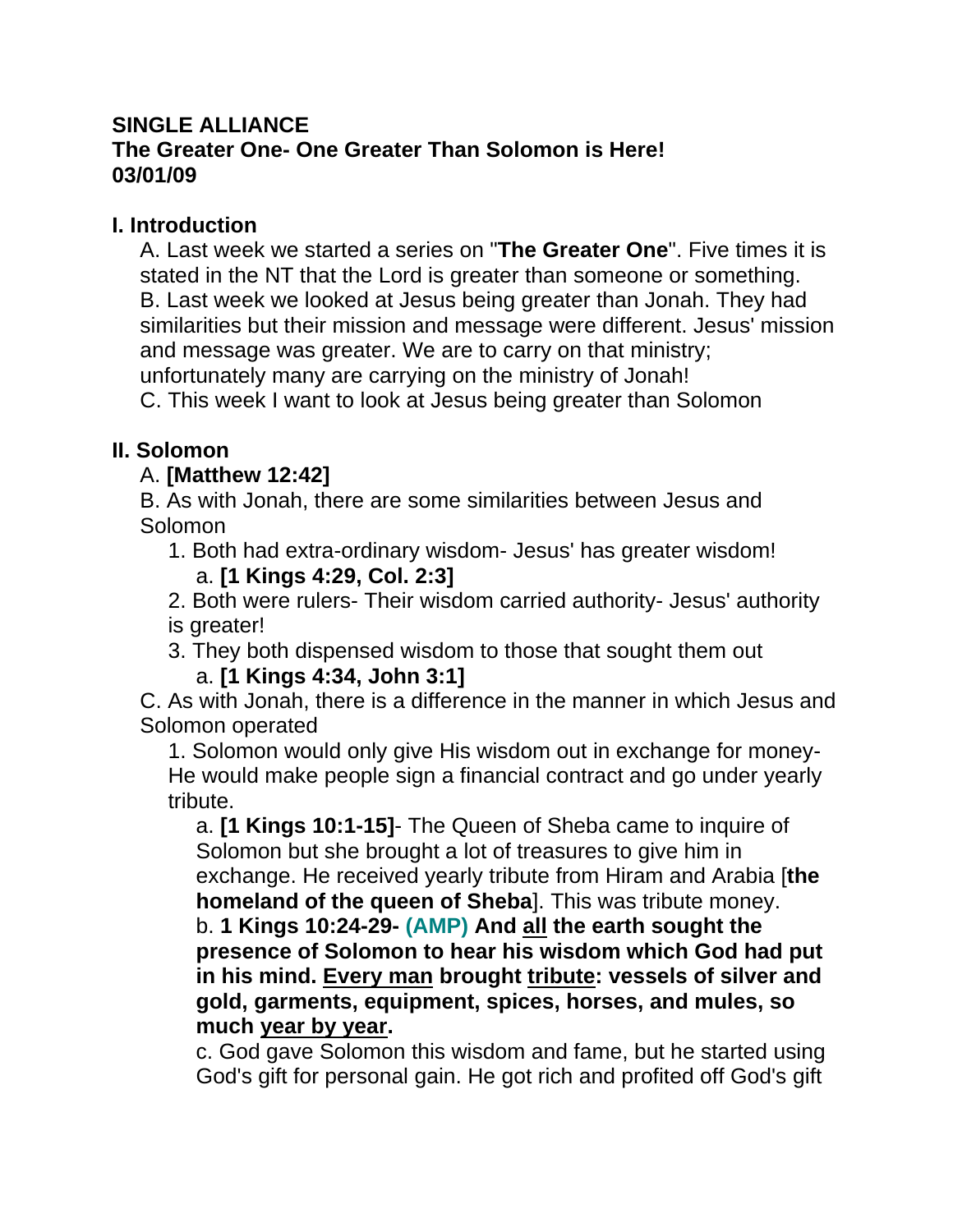#### of wisdom. **He only shared His gift with others when others become obligated to him.**

D. By doing this Solomon got out of the will of God

1. **Deut. 17:15-19**- Under the Law the king was not to collect horses from Egypt, multiply wives, or multiply gold and silver. Solomon knew better because this was read to him when he became King.

### **III. Jesus is Greater than Solomon**

A**.** Solomon only gave out of His wisdom to those who would become obligated to give back to him and serve Him.

B. Jesus is greater than Solomon. Jesus does not withhold from us until we promise to give back to Him and serve Him or become obligated to Him.

C. The Law was under the principle of obligation. You were obligated to serve God before He would give to you. God does not want us to be motivated by obligation. He wants us to be motivated by love for Him. D. In the NT covenant of grace God gives to us freely with no strings attached. He does not make us sign a contract before He will give to us. He does not put us under obligation. However, when we experience the goodness of God we are inspired to serve and love God back. His love inspires us to serve Him. Being under obligation brings bondage. **If we feel obligated to someone we will avoid them! Many avoid God or do not come to God because of a burden of obligation or guilt over failing to live up to an obligation.**

E. People came to Solomon to get wisdom to solve their many problems. They left his presence with the wisdom but they also left with a load of obligation and debt to be paid back. They became slaves of Solomon. God does not operate this way

F. We all need wisdom today. The world has wisdom but not the kind we need. Some around us have some wisdom we can glean from, but the only one who has all the wisdom we need is the Lord.

G. Many have a false understanding of God. They see Him like Solomon. They feel that God will only help them with their problems when they get their lives straightened out and promise to obey Him fully forever. They take on an obligation or debt which they are destined to fail to keep. They then will avoid God.

H. God desires we obey and get our lives straight, but this comes from receiving from God and from His goodness, not as an obligation or debt that must be promised first in order to receive from God.